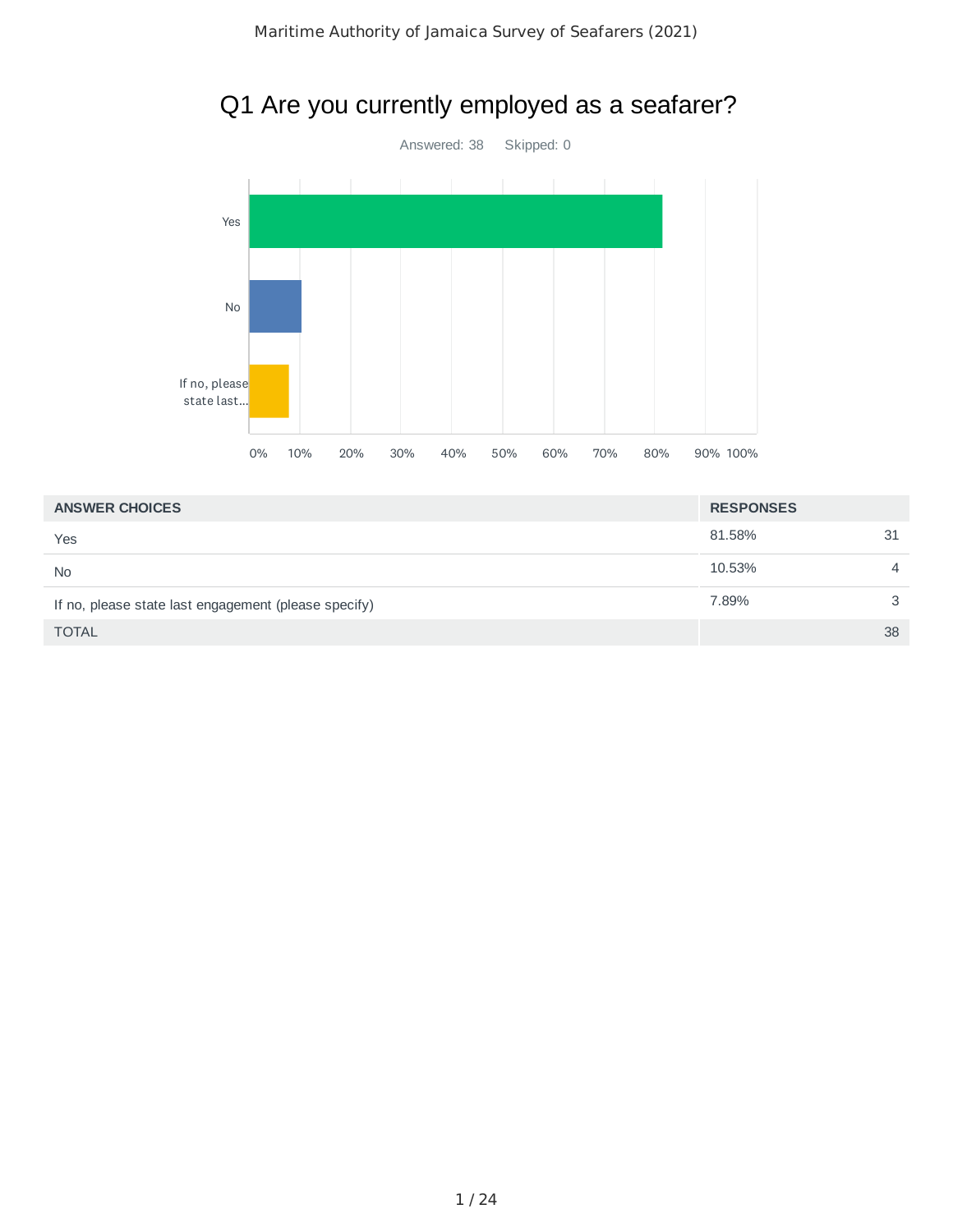

#### Q2 What is/was your rank on the vessel?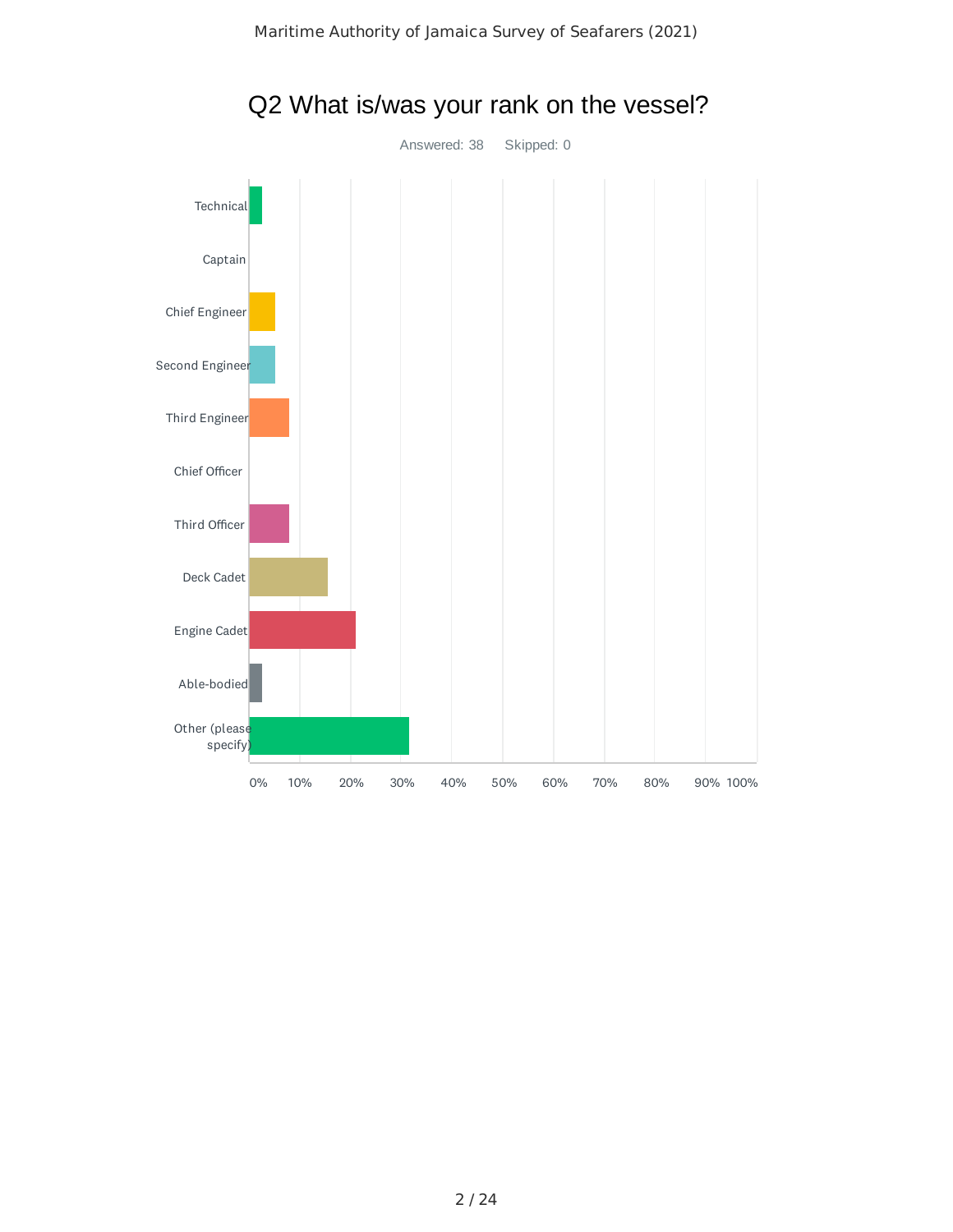#### Maritime Authority of Jamaica Survey of Seafarers (2021)

| <b>ANSWER CHOICES</b>  | <b>RESPONSES</b> |                |
|------------------------|------------------|----------------|
| Technical              | 2.63%            | $1\,$          |
| Captain                | 0.00%            | $\mathsf 0$    |
| Chief Engineer         | 5.26%            | $\overline{2}$ |
| Second Engineer        | 5.26%            | $\overline{2}$ |
| Third Engineer         | 7.89%            | $\sqrt{3}$     |
| Chief Officer          | 0.00%            | $\mathsf{O}$   |
| Third Officer          | 7.89%            | 3              |
| Deck Cadet             | 15.79%           | $6\,$          |
| Engine Cadet           | 21.05%           | 8              |
| Able-bodied            | 2.63%            | $\mathbf{1}$   |
|                        |                  |                |
| Other (please specify) | 31.58%           | 12             |
| <b>TOTAL</b>           |                  | 38             |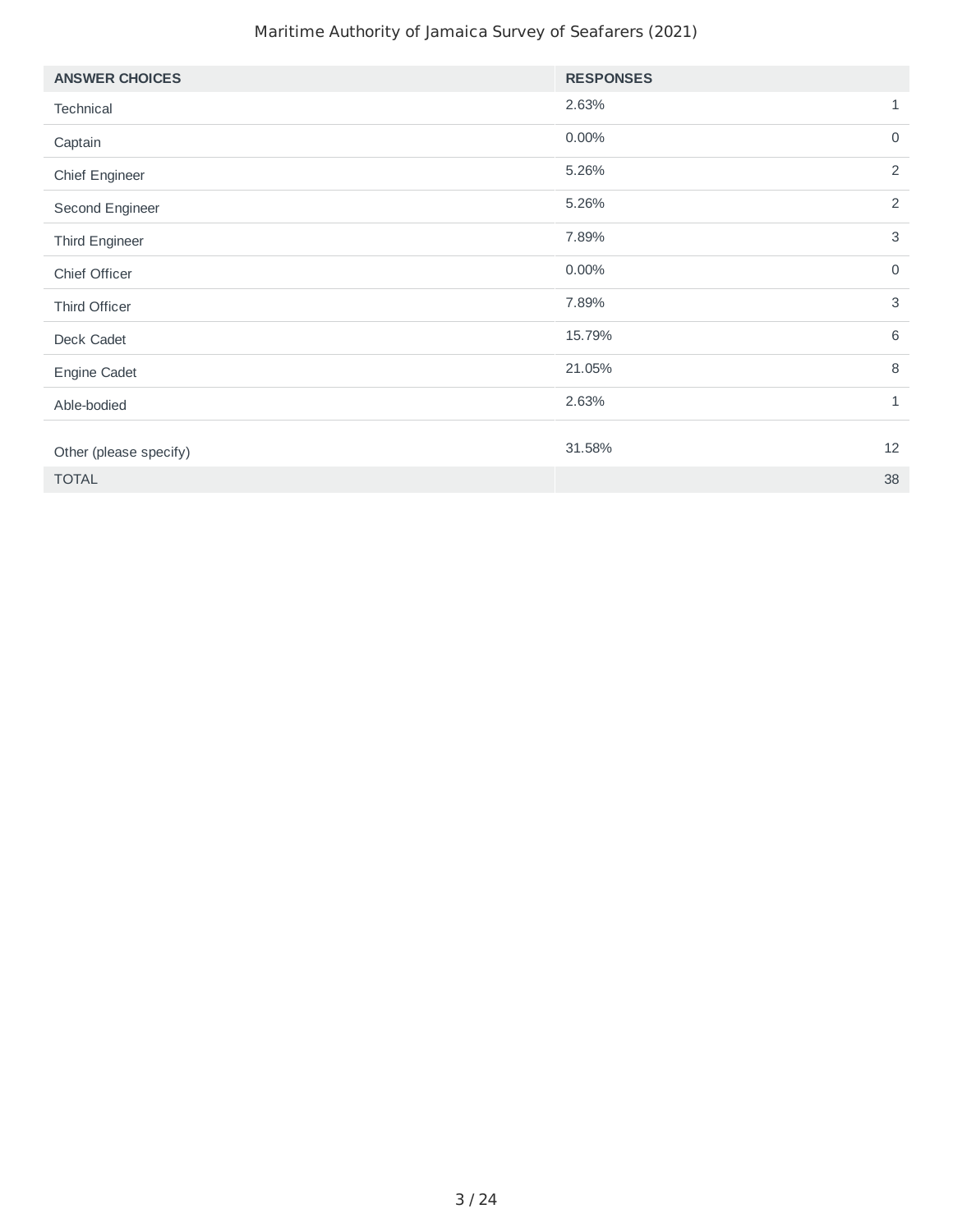

| Tanker                    |    |     |     |     |     |     |     |                  |     |          |  |
|---------------------------|----|-----|-----|-----|-----|-----|-----|------------------|-----|----------|--|
| Yacht                     |    |     |     |     |     |     |     |                  |     |          |  |
| Tugboat                   |    |     |     |     |     |     |     |                  |     |          |  |
| Other (please<br>specify) |    |     |     |     |     |     |     |                  |     |          |  |
|                           | 0% | 10% | 20% | 30% | 40% | 50% | 60% | 70%              | 80% | 90% 100% |  |
| <b>ANSWER CHOICES</b>     |    |     |     |     |     |     |     | <b>RESPONSES</b> |     |          |  |
| <b>Bulk Carrier</b>       |    |     |     |     |     |     |     | $0.00\%$         |     |          |  |
| Container                 |    |     |     |     |     |     |     | $0.00\%$         |     |          |  |
| Cruise                    |    |     |     |     |     |     |     | 0.00%            |     |          |  |
| General Cargo             |    |     |     |     |     |     |     | 2.63%            |     |          |  |
| Tanker                    |    |     |     |     |     |     |     | 63.16%           |     |          |  |
|                           |    |     |     |     |     |     |     |                  |     |          |  |

## Q3 On what type of ship are/were you employed?

| <b>Bulk Carrier</b>    | 0.00%  | $\mathbf 0$  |
|------------------------|--------|--------------|
| Container              | 0.00%  | $\mathbf 0$  |
| Cruise                 | 0.00%  | $\mathsf{O}$ |
| General Cargo          | 2.63%  | 1            |
| Tanker                 | 63.16% | 24           |
| Yacht                  | 5.26%  | 2            |
| Tugboat                | 7.89%  | 3            |
| Other (please specify) | 21.05% | 8            |
| <b>TOTAL</b>           |        | 38           |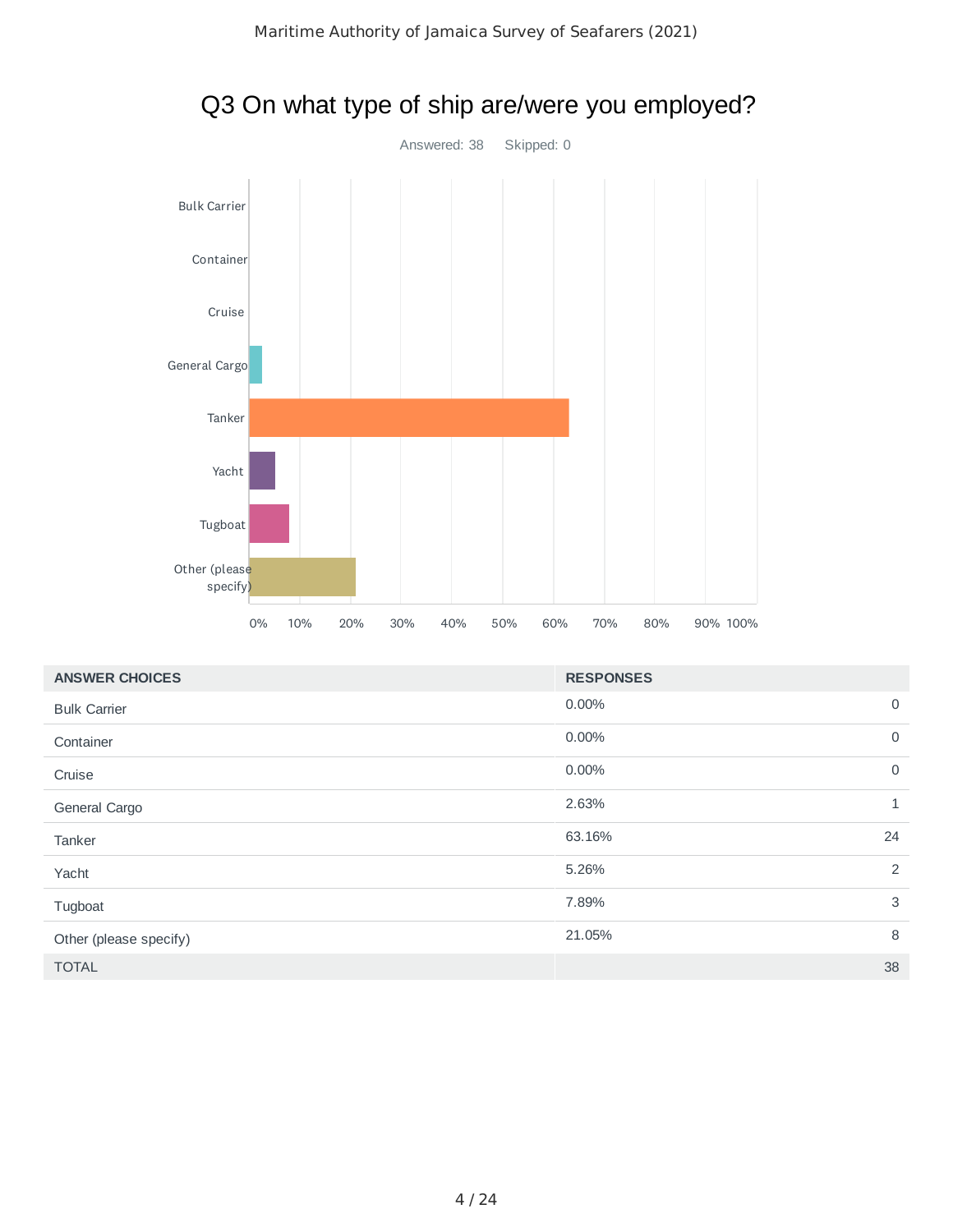

#### Q4 What flag is the vessel on which you are/were employed?

| <b>ANSWER CHOICES</b>  | <b>RESPONSES</b> |                |
|------------------------|------------------|----------------|
| Cayman Islands         | 2.63%            | $\mathbf{1}$   |
| Marshall Islands       | 10.53%           | $\overline{4}$ |
| Germany                | $0.00\%$         | $\mathbf 0$    |
| Singapore              | 7.89%            | 3              |
| Greece                 | $0.00\%$         | $\mathbf 0$    |
| Jamaica                | 10.53%           | $\overline{4}$ |
| Other (please specify) | 68.42%           | 26             |
| <b>TOTAL</b>           |                  | 38             |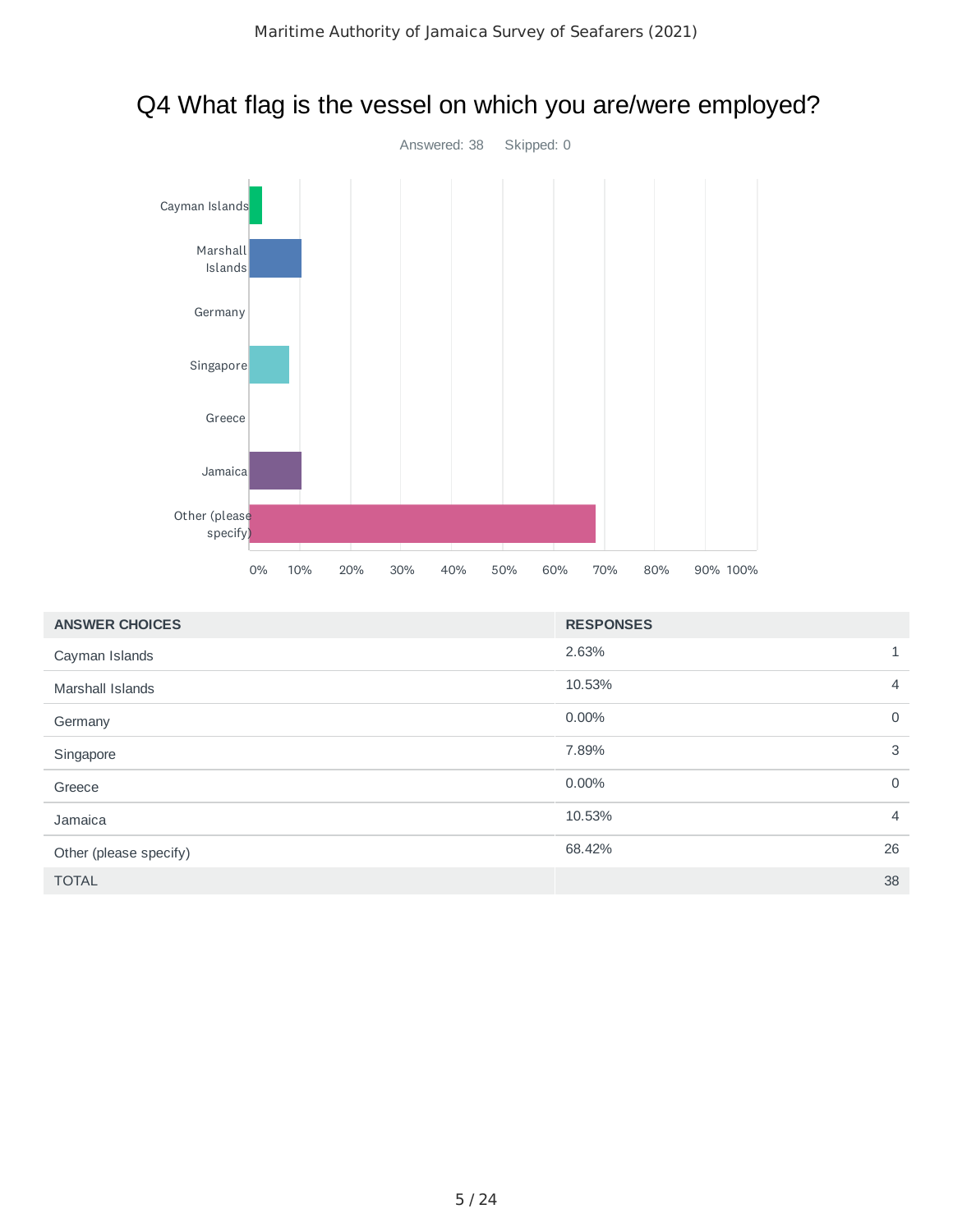## Q5 How satisfied are/were you with your salary and benefits package?



| <b>ANSWER CHOICES</b> | <b>RESPONSES</b> |    |
|-----------------------|------------------|----|
| Very Satisfied        | 2.63%            |    |
| Satisfied             | 50.00%           | 19 |
| Not Satisfied         | 47.37%           | 18 |
| <b>TOTAL</b>          |                  | 38 |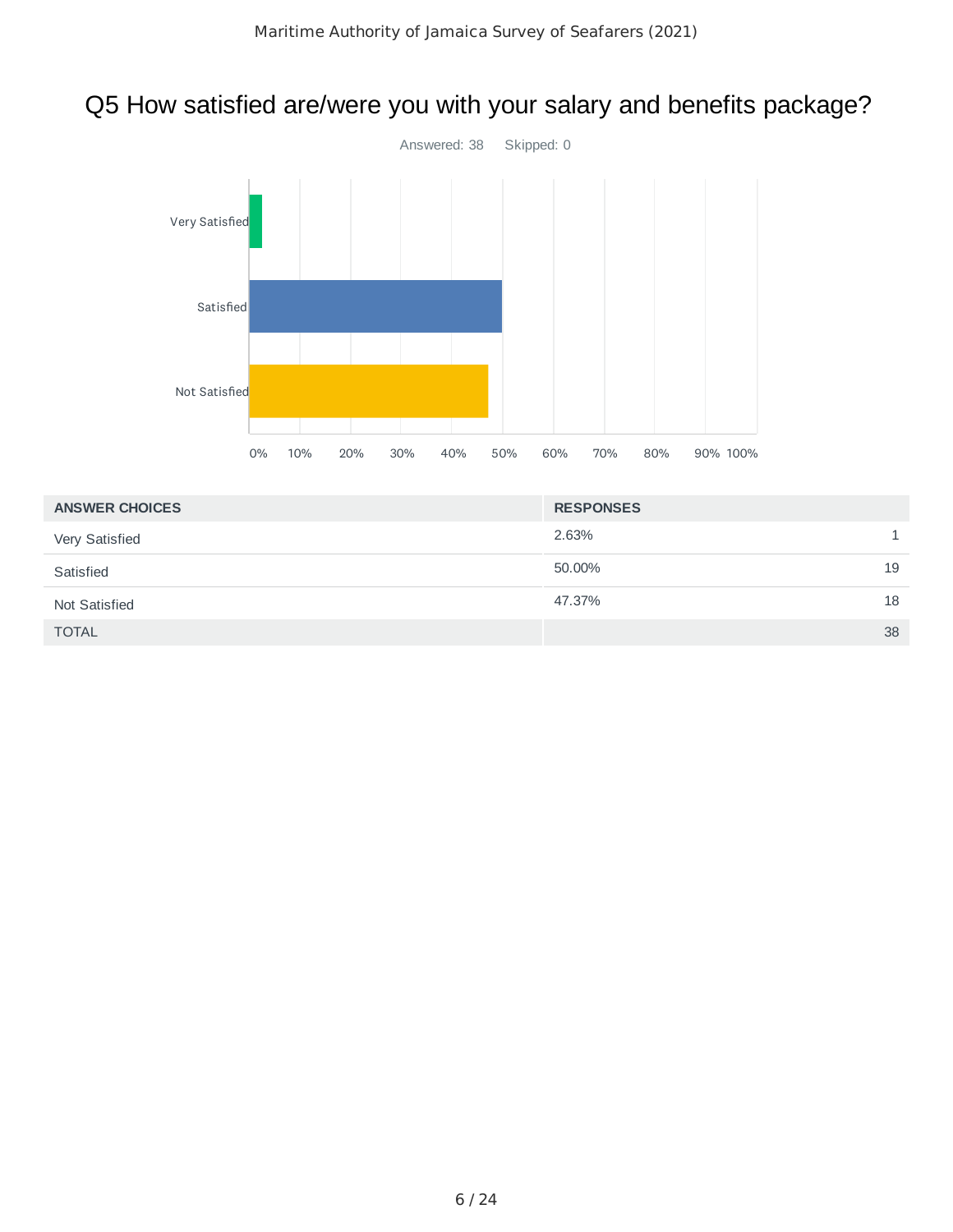

| <b>ANSWER CHOICES</b> | <b>RESPONSES</b>         |
|-----------------------|--------------------------|
| 18-22                 | 3<br>7.89%               |
| 23-27                 | 15<br>39.47%             |
| 28-32                 | 14<br>36.84%             |
| 33-37                 | 10.53%<br>$\overline{4}$ |
| 38-42                 | $\mathsf{O}$<br>0.00%    |
| 43-47                 | $\mathbf{1}$<br>2.63%    |
| 48-52                 | $\mathsf{O}$<br>0.00%    |
| Over 52               | 2.63%<br>$\mathbf{1}$    |
| <b>TOTAL</b>          | 38                       |

# Q6 What is your age group?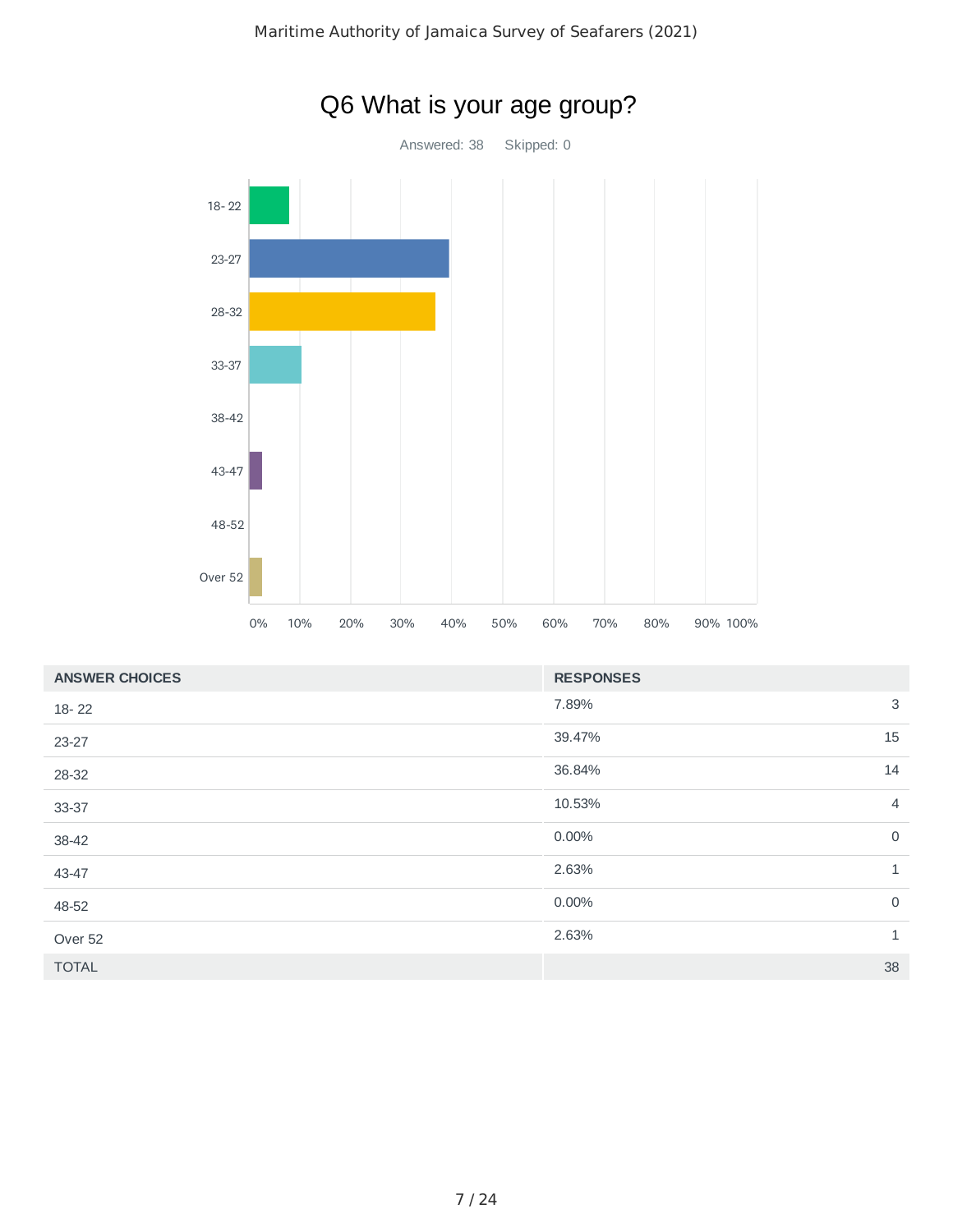

| <b>ANSWER CHOICES</b>  | <b>RESPONSES</b>     |
|------------------------|----------------------|
| Male                   | 76.32%<br>29         |
| Female                 | 23.68%<br>9          |
| Other (please specify) | $0.00\%$<br>$\Omega$ |
| <b>TOTAL</b>           | 38                   |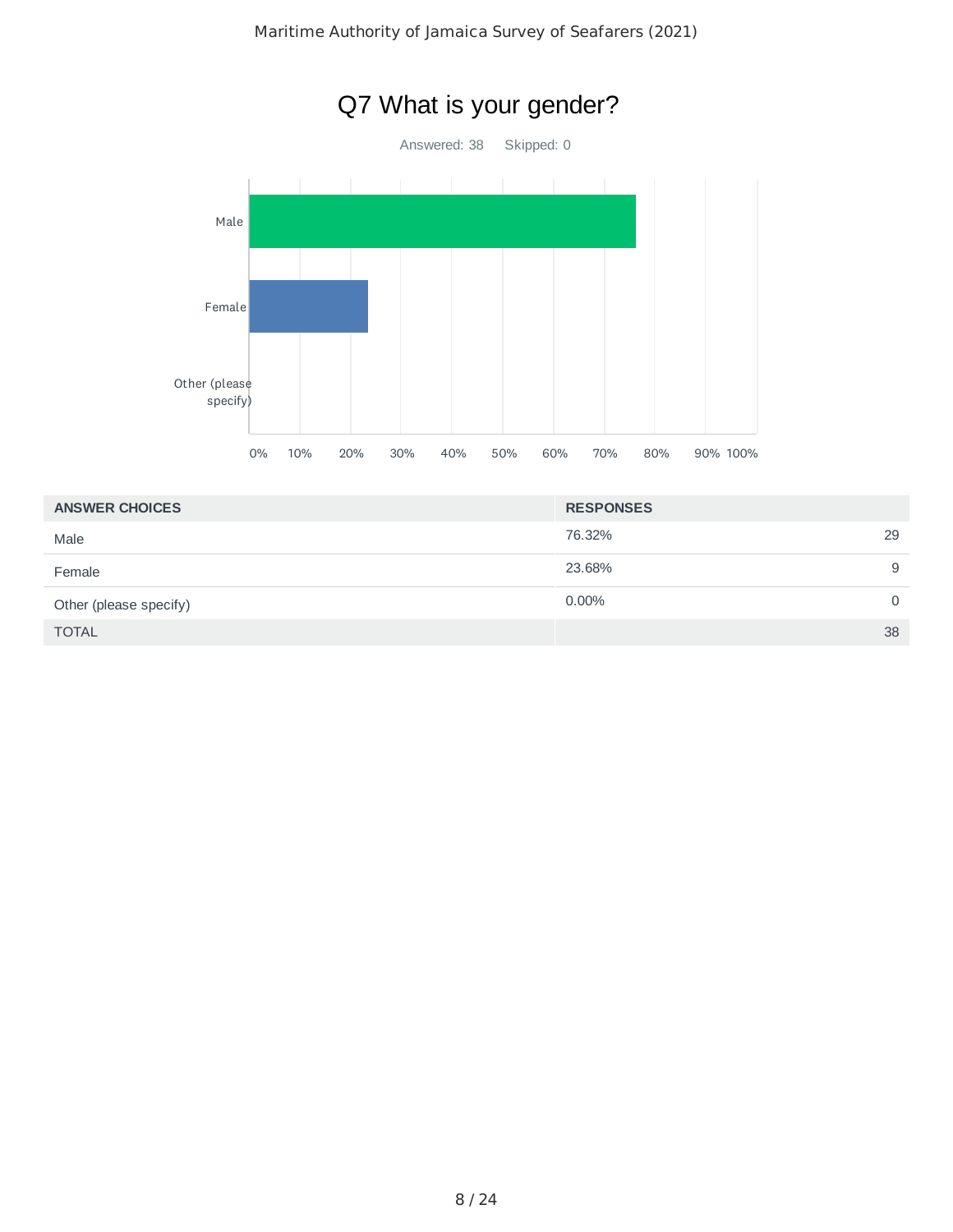#### Q8 Are you aware of your rights, as enshrined in the Maritime Labour Convention (MLC), 2006?



| <b>ANSWER CHOICES</b> | <b>RESPONSES</b> |    |
|-----------------------|------------------|----|
| Very aware            | 15.79%           | 6  |
| Aware                 | 55.26%           | 21 |
| Somewhat aware        | 26.32%           | 10 |
| Not aware             | 2.63%            |    |
| <b>TOTAL</b>          |                  | 38 |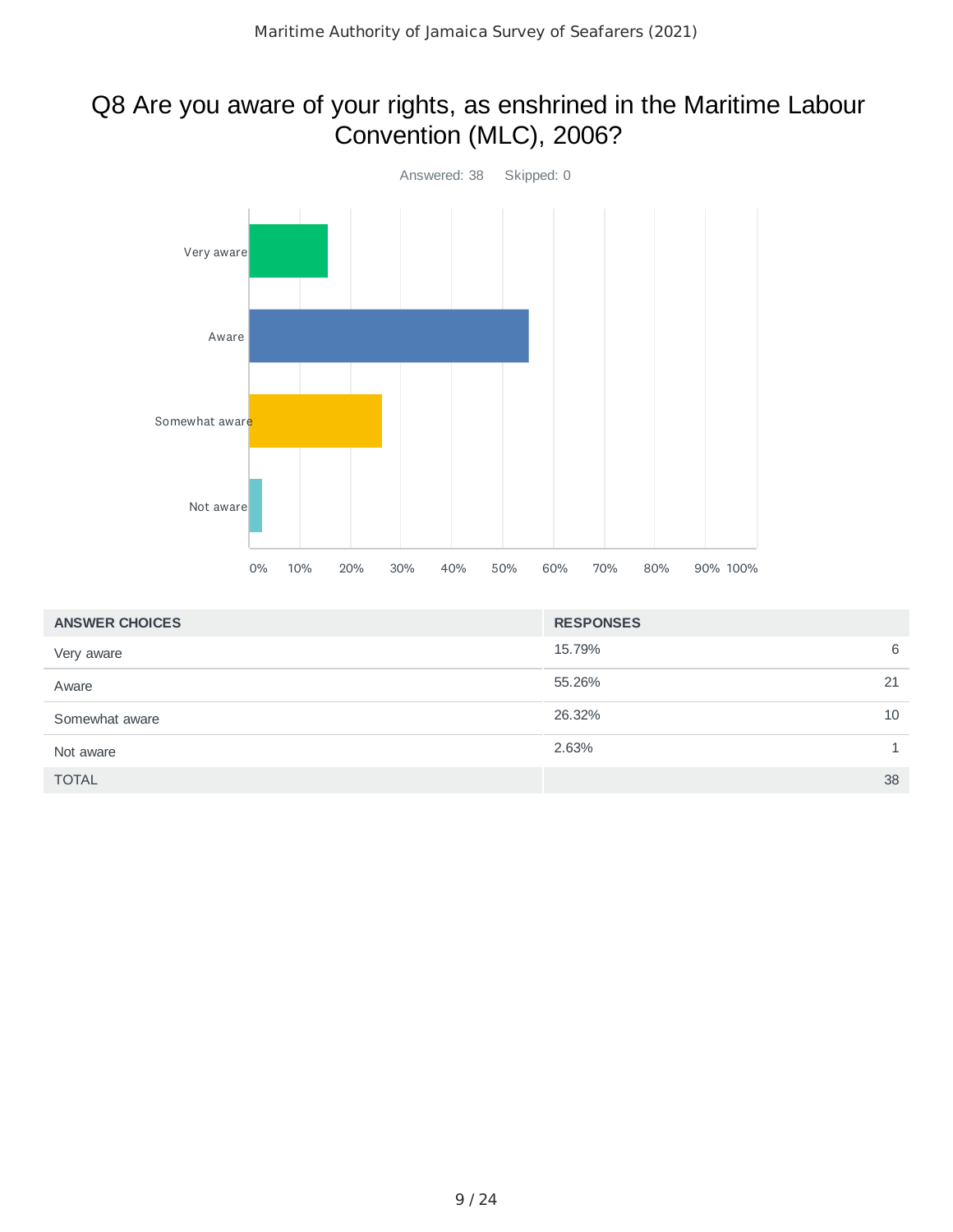

#### Q9 What are/were the challenges you encountered onboard?

| <b>ANSWER CHOICES</b>               | <b>RESPONSES</b> |                |
|-------------------------------------|------------------|----------------|
| Piracy                              | $0.00\%$         | $\mathbf 0$    |
| <b>Bullying</b>                     | 15.79%           | 6              |
| Racism                              | 23.68%           | 9              |
| Loneliness                          | 10.53%           | $\overline{4}$ |
| Sexual Harassment                   | 2.63%            | $\mathbf{1}$   |
| None of the above or not applicable | 31.58%           | 12             |
| Other (please specify)              | 15.79%           | 6              |
| <b>TOTAL</b>                        |                  | 38             |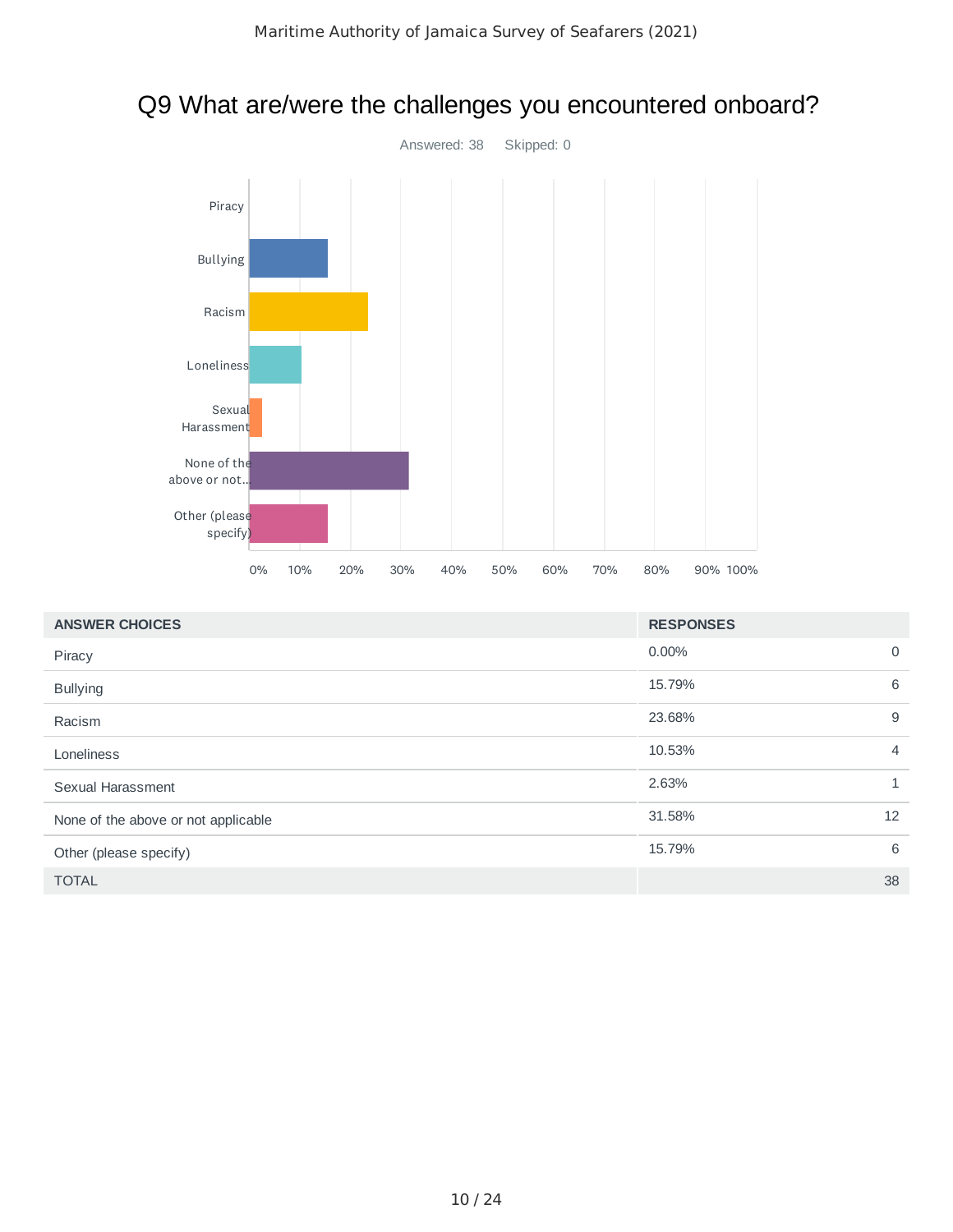

#### Q10 Would you consider a future in seafaring?

| <b>ANSWER CHOICES</b>                            | <b>RESPONSES</b> |    |
|--------------------------------------------------|------------------|----|
| Would most definitely consider                   | 23.68%           | 9  |
| Would strongly consider                          | 36.84%           | 14 |
| Maybe                                            | 28.95%           | 11 |
| Would not consider                               | 2.63%            |    |
| If no, explain why in as much detail as you can. | 7.89%            | 3  |
| <b>TOTAL</b>                                     |                  | 38 |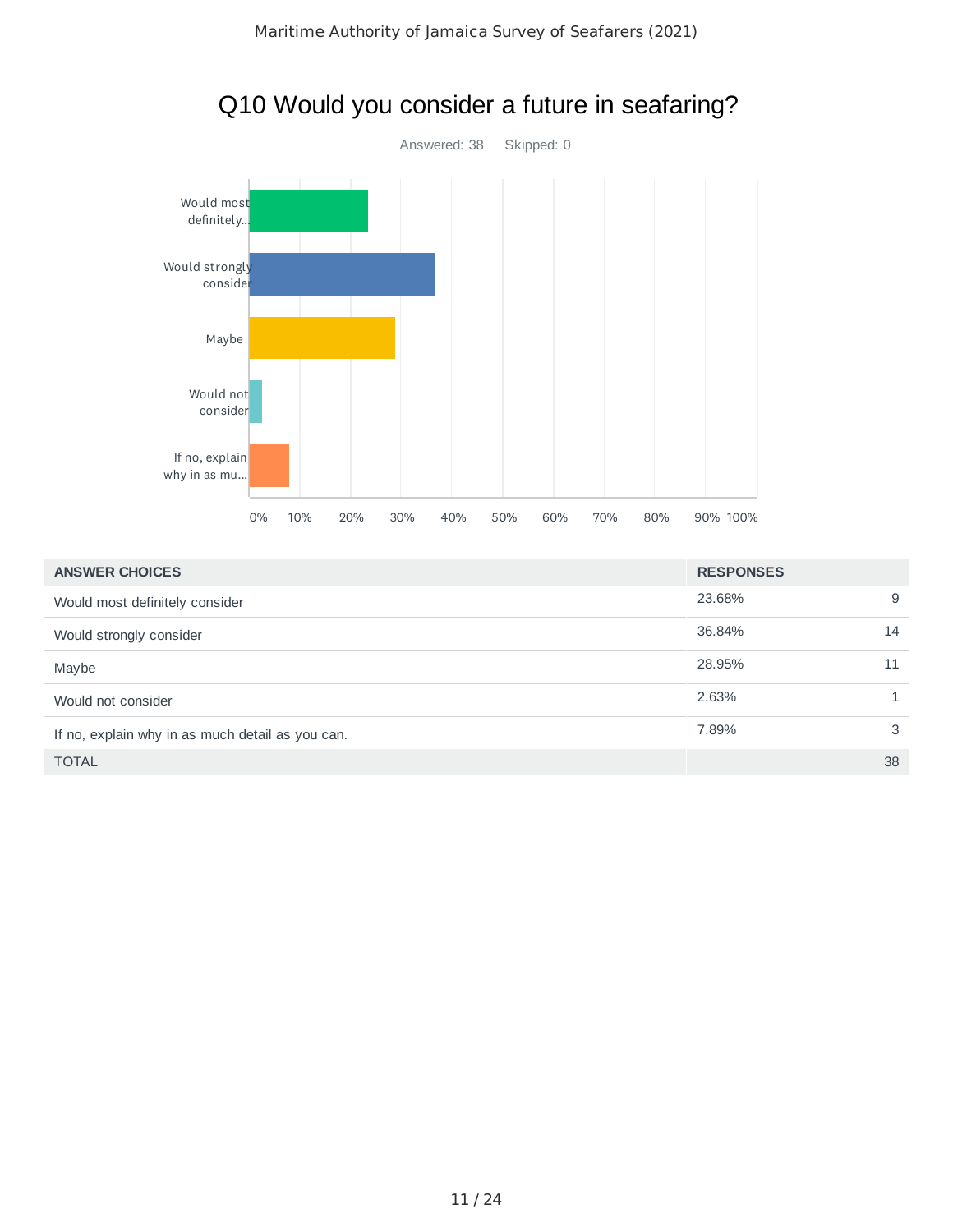#### Q11 Do you suffer from any non-communicable illness?



| <b>ANSWER CHOICES</b> | <b>RESPONSES</b> |    |
|-----------------------|------------------|----|
| Yes                   | 2.63%            |    |
| <b>No</b>             | 97.37%           | 37 |
| <b>TOTAL</b>          |                  | 38 |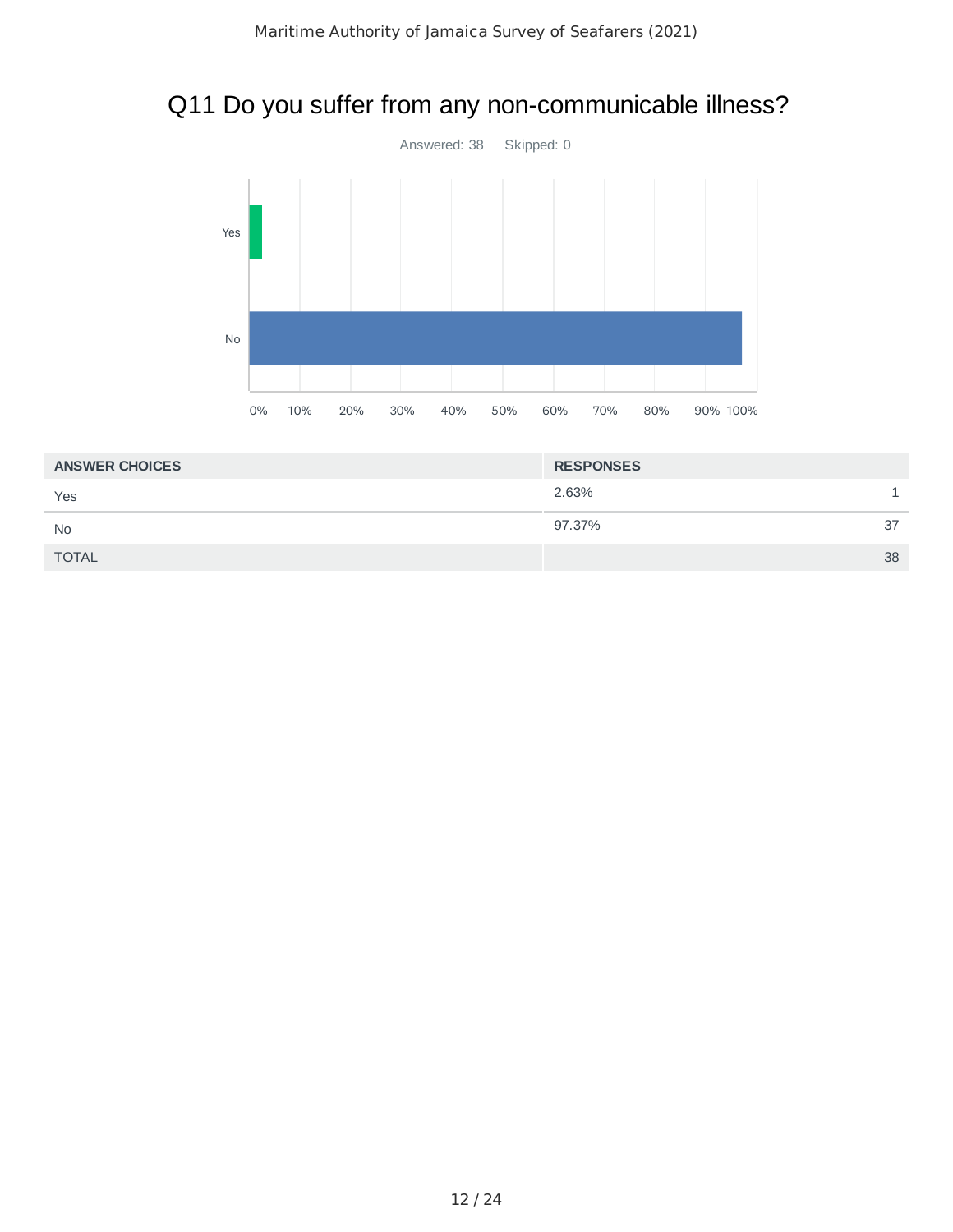

#### Q12 What non-communicable illness do you suffer from?

| <b>ANSWER CHOICES</b>  | <b>RESPONSES</b> |              |
|------------------------|------------------|--------------|
| Hypertension           | $0.00\%$         | $\mathbf{0}$ |
| <b>Diabetes</b>        | $0.00\%$         | $\mathbf{0}$ |
| Hypersensitivity       | $0.00\%$         | $\Omega$     |
| Other (please specify) | 100.00%          | 28           |
| <b>TOTAL</b>           |                  | 28           |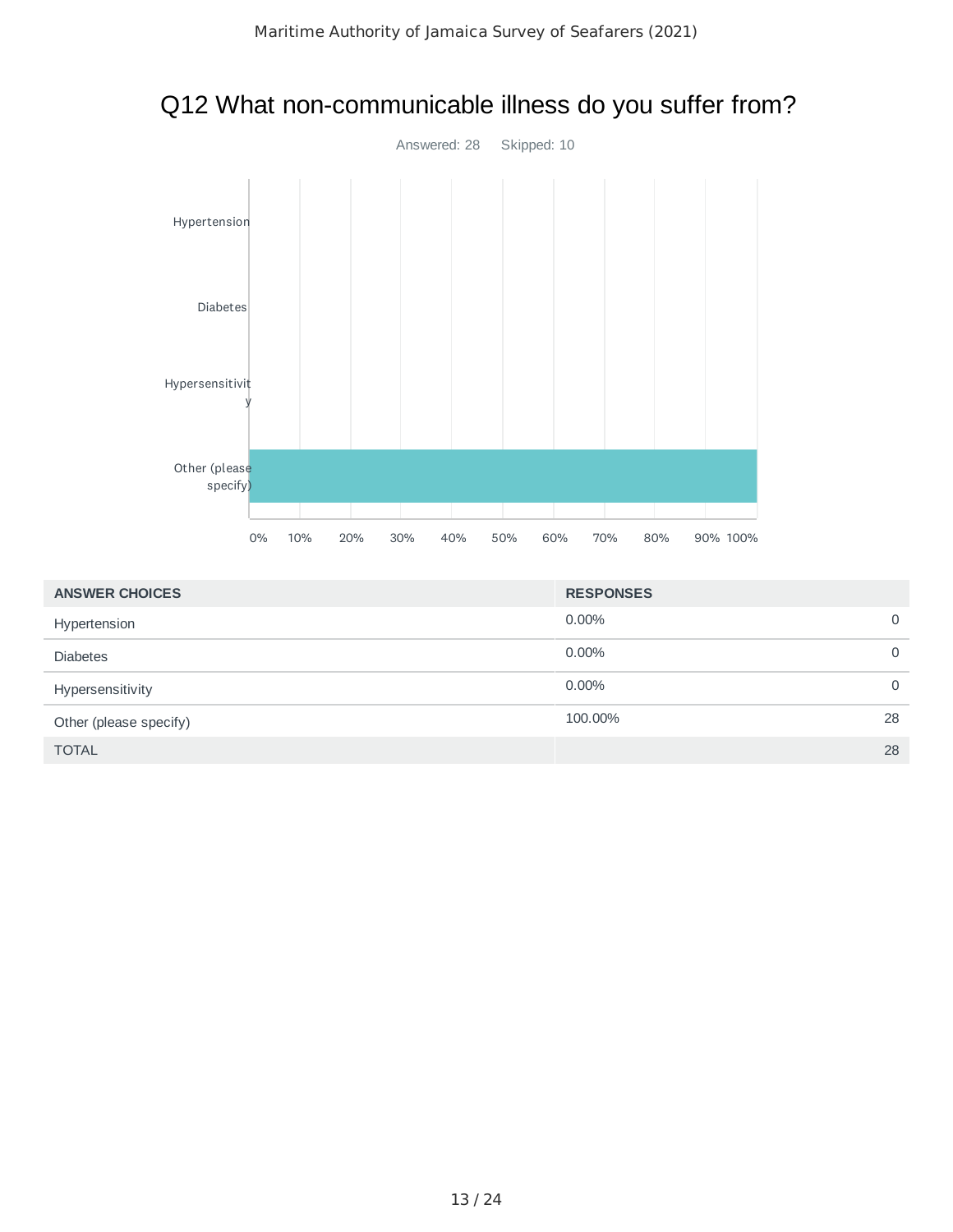

## Q13 Generally, how do/did you feel?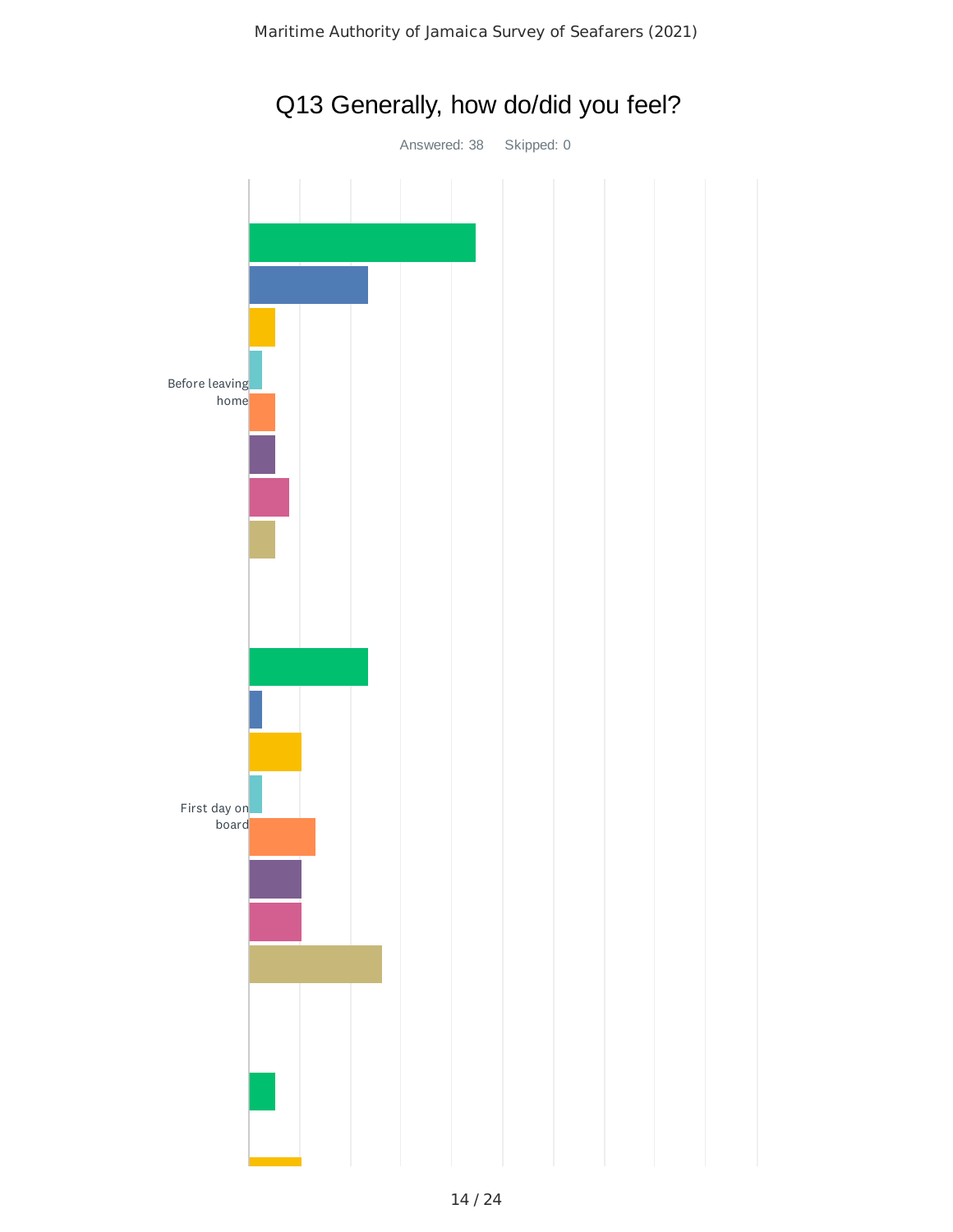

#### Maritime Authority of Jamaica Survey of Seafarers (2021)

4

1

1

12

15 38

2

Before leaving home

First day on board Beginning a shift At the end of a contract

1

2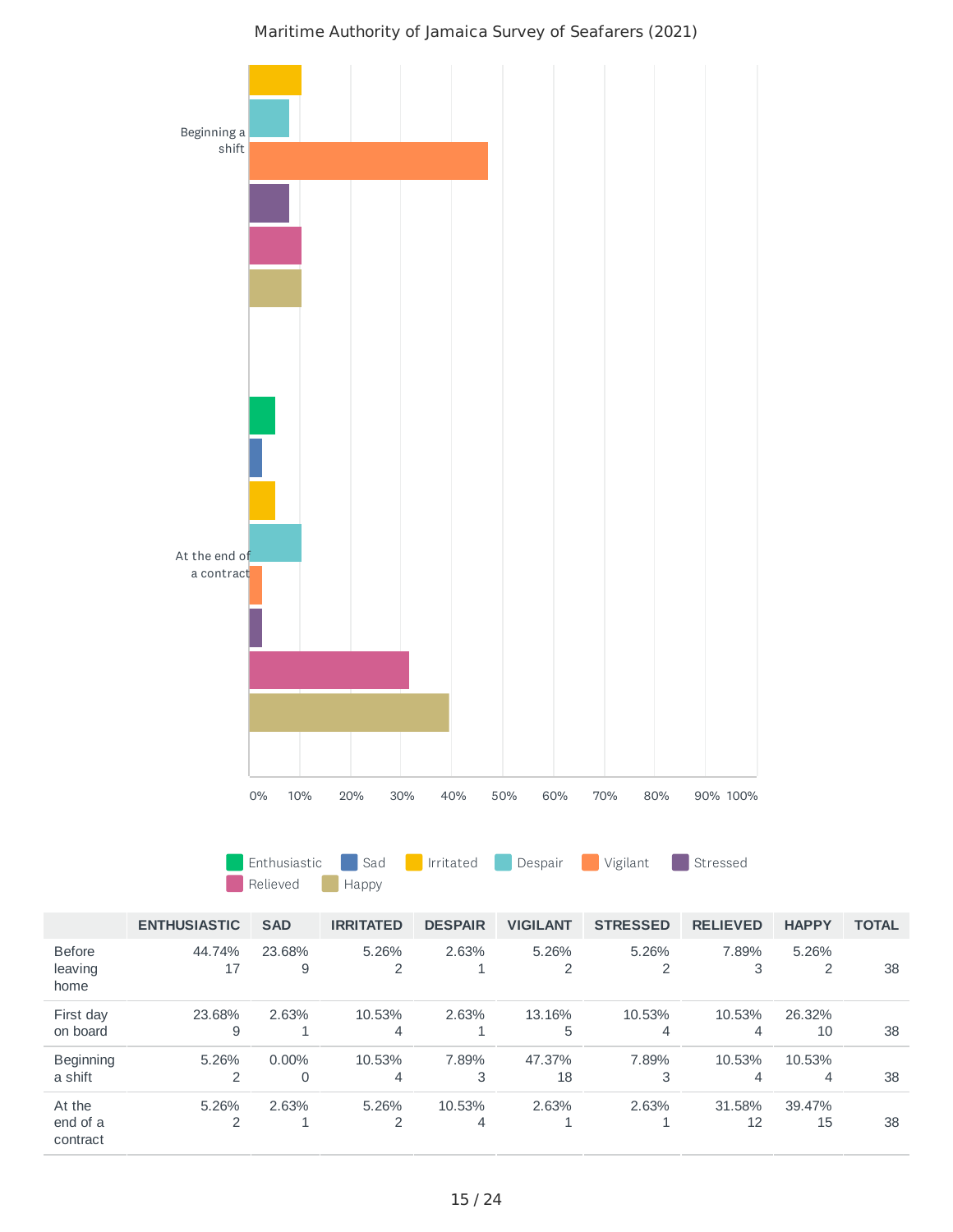### Q14 How do/did you rate your relationship with other crew onboard?



| <b>ANSWER CHOICES</b> | <b>RESPONSES</b> |          |
|-----------------------|------------------|----------|
| Exceptionally good    | 10.53%           | 4        |
| Good                  | 65.79%           | 25       |
| Fairly good           | 23.68%           | 9        |
| Poor                  | 0.00%            | $\Omega$ |
| <b>TOTAL</b>          |                  | 38       |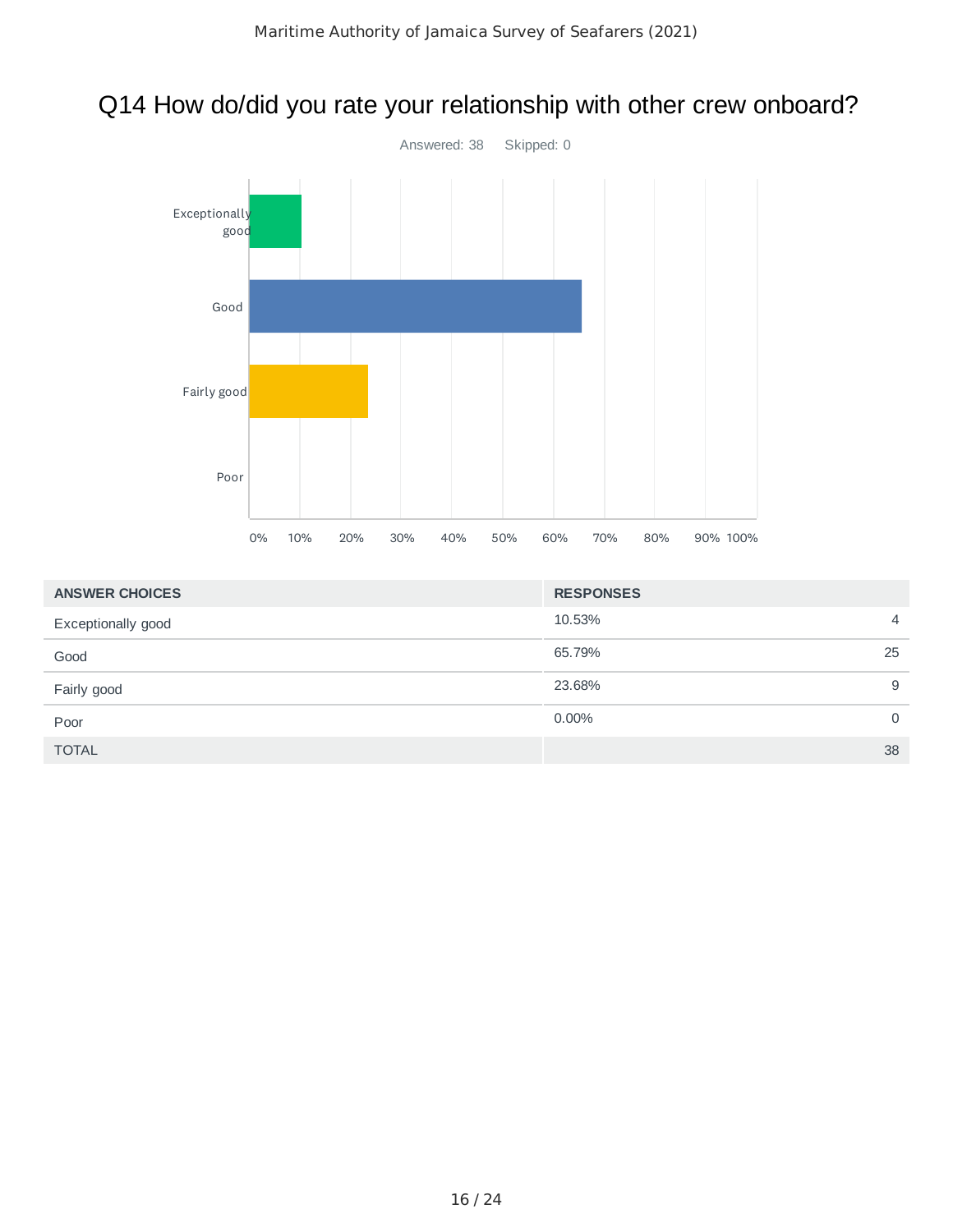#### Q15 Is/was internet/wifi access available to you onboard?



| <b>ANSWER CHOICES</b> | <b>RESPONSES</b> |    |
|-----------------------|------------------|----|
| Yes                   | 92.11%           | 35 |
| <b>No</b>             | 7.89%            | 3  |
| <b>TOTAL</b>          |                  | 38 |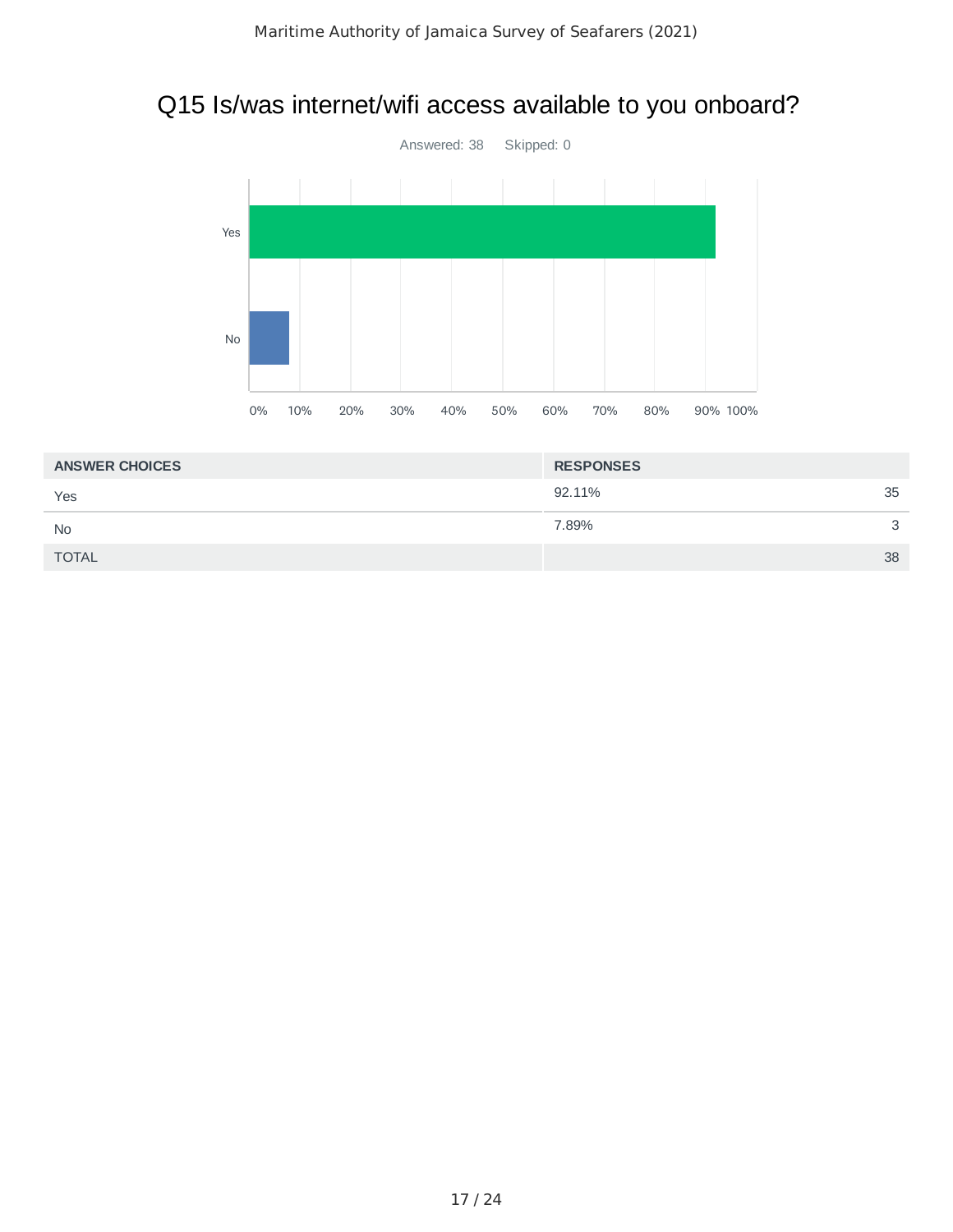## Q16 If yes, how would you rate the quality of internet/wifi access?



| <b>ANSWER CHOICES</b> | <b>RESPONSES</b> |    |
|-----------------------|------------------|----|
| Excellent             | 2.78%            | 1. |
| Good                  | 36.11%           | 13 |
| Adequate              | 41.67%           | 15 |
| Poor                  | 19.44%           | 7  |
| <b>TOTAL</b>          |                  | 36 |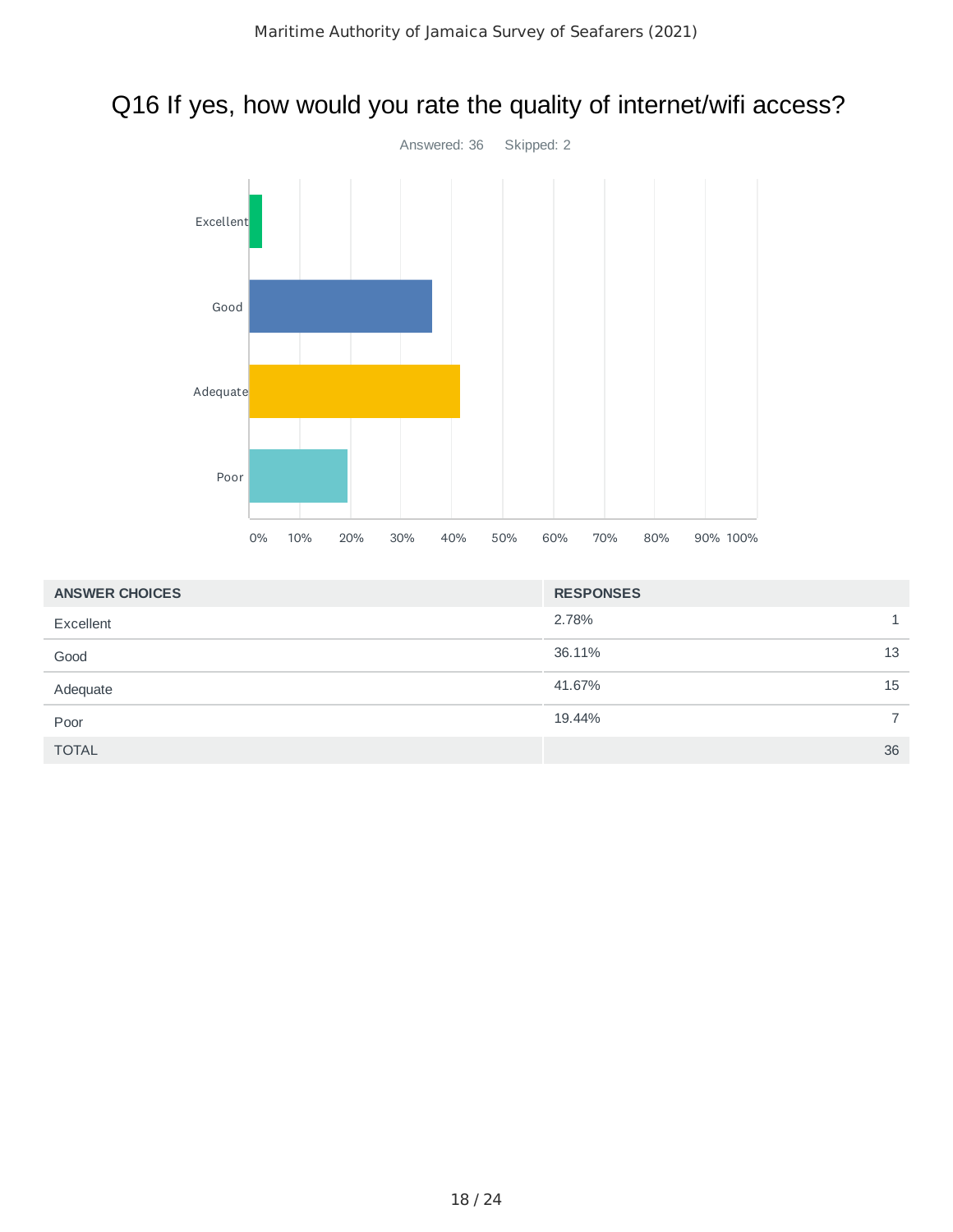

| <b>ANSWER CHOICES</b>     | <b>RESPONSES</b> |                |
|---------------------------|------------------|----------------|
| 5-8 hours with breaks     | 10.53%           | $\overline{4}$ |
| 5-8 hours without breaks  | $0.00\%$         | $\Omega$       |
| 8-12 hours with breaks    | 81.58%           | 31             |
| 8-12 hours without breaks | 2.63%            |                |
| Other                     | 5.26%            | $\mathcal{P}$  |
| <b>TOTAL</b>              |                  | 38             |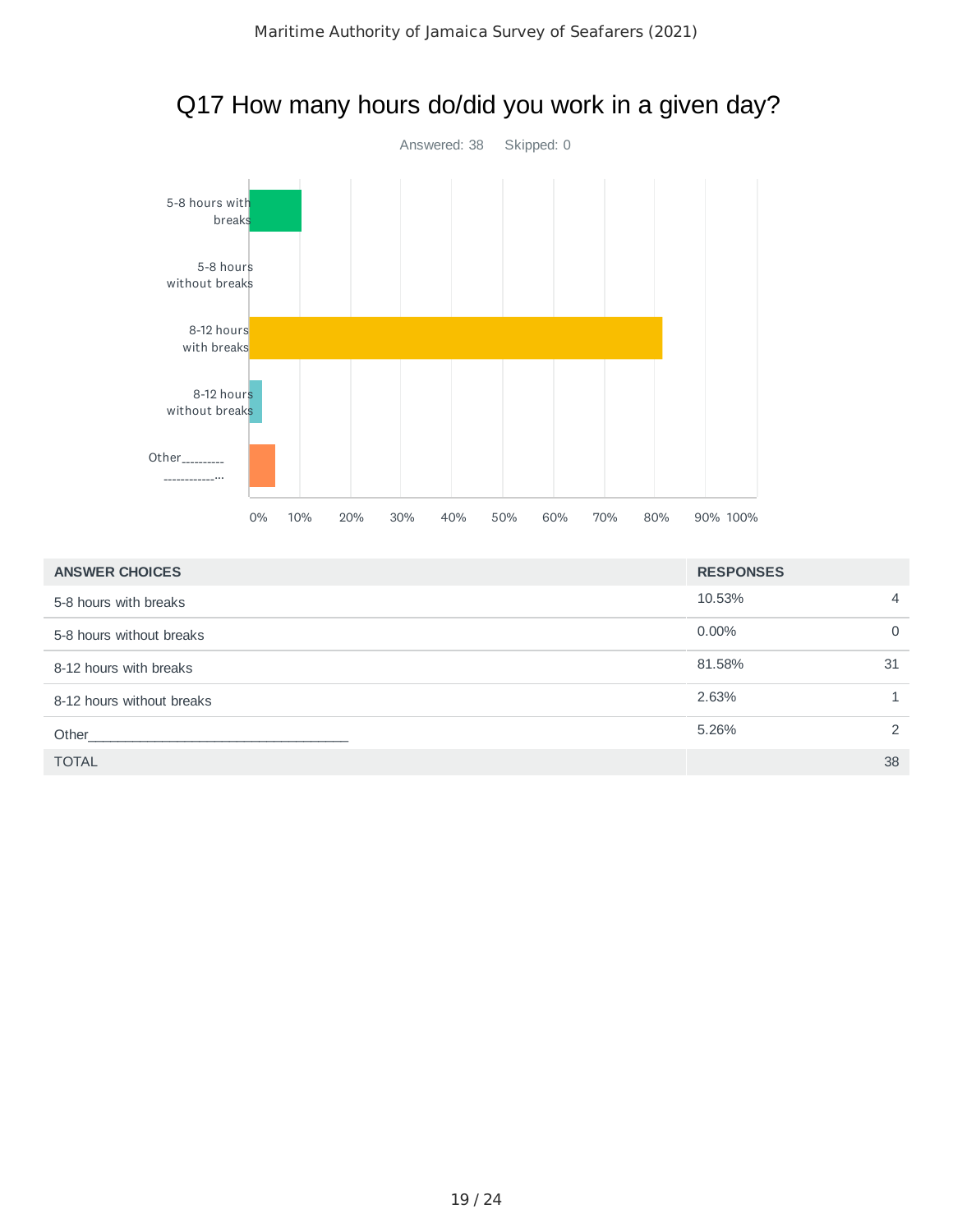

| leisure                                    |    |     |     |     |     |     |     |     |     |                  |             |
|--------------------------------------------|----|-----|-----|-----|-----|-----|-----|-----|-----|------------------|-------------|
| Other (please<br>specify)                  |    |     |     |     |     |     |     |     |     |                  |             |
|                                            | 0% | 10% | 20% | 30% | 40% | 50% | 60% | 70% | 80% | 90% 100%         |             |
| <b>ANSWER CHOICES</b>                      |    |     |     |     |     |     |     |     |     | <b>RESPONSES</b> |             |
| Being away from family for extended time   |    |     |     |     |     |     |     |     |     | 23.68%           |             |
| Limited internet connection                |    |     |     |     |     |     |     |     |     | 10.53%           |             |
| Heavy workload                             |    |     |     |     |     |     |     |     |     | 5.26%            | 2           |
| Personality conflict with other colleagues |    |     |     |     |     |     |     |     |     | 21.05%           | 8           |
| Cultural differences                       |    |     |     |     |     |     |     |     |     | 5.26%            |             |
| Quality of meals                           |    |     |     |     |     |     |     |     |     | 13.16%           | $\mathbf 5$ |
| Length of contract                         |    |     |     |     |     |     |     |     |     | 2.63%            |             |
| Lack of shore leave                        |    |     |     |     |     |     |     |     |     | 5.26%            | 2           |
| Lack of leisure facilities                 |    |     |     |     |     |     |     |     |     | 7.89%            |             |
| Other (please specify)                     |    |     |     |     |     |     |     |     |     | 5.26%            |             |
| <b>TOTAL</b>                               |    |     |     |     |     |     |     |     |     |                  | 38          |

#### Q18 What cause/caused you the most stress?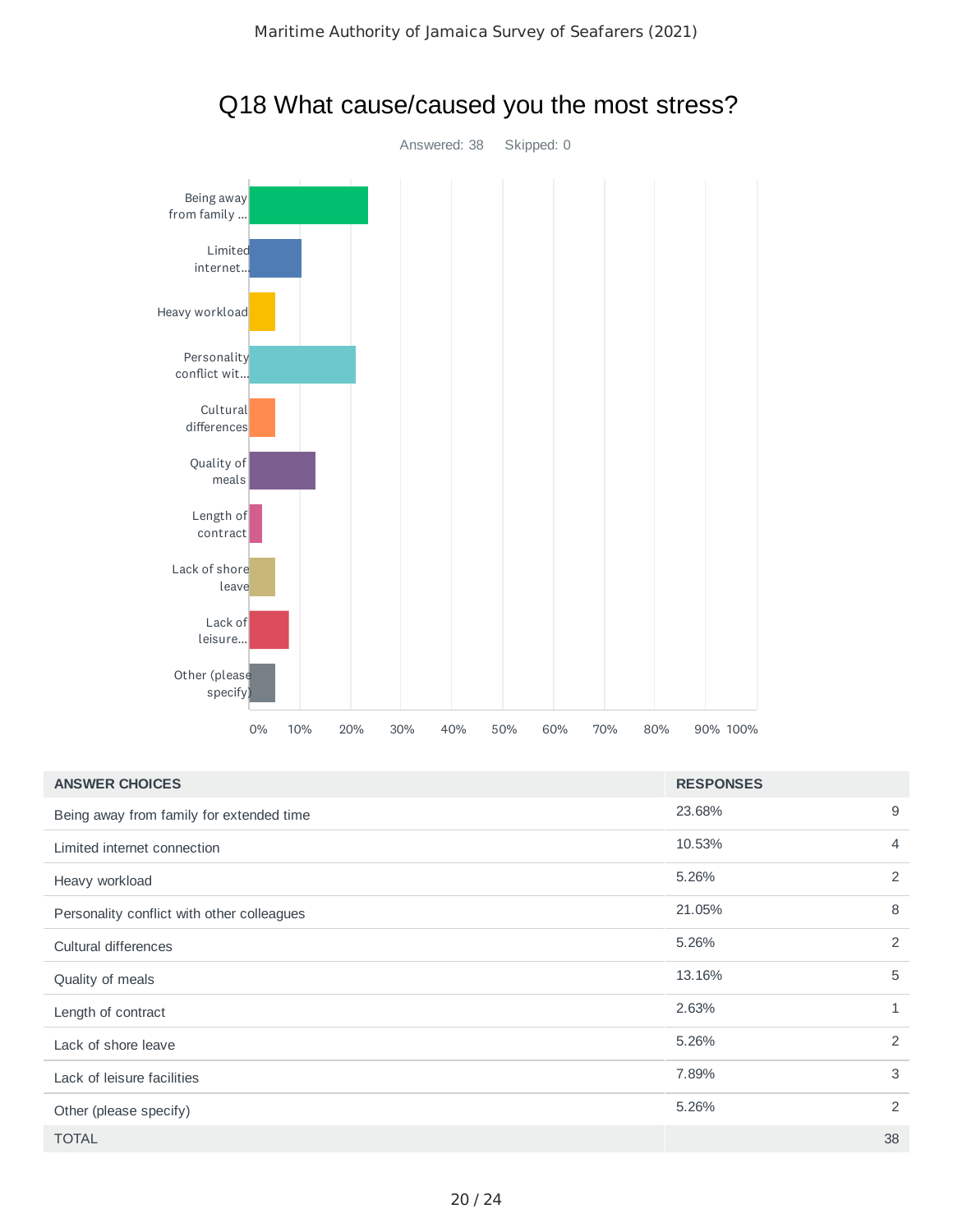#### Q19 How many months have you been away from your home on your most recent contract?



| <b>ANSWER CHOICES</b>  | <b>RESPONSES</b> |
|------------------------|------------------|
| 1-5 months             | 26<br>68.42%     |
| 6-10 months            | 9<br>23.68%      |
| Other (please specify) | 3<br>7.89%       |
| <b>TOTAL</b>           | 38               |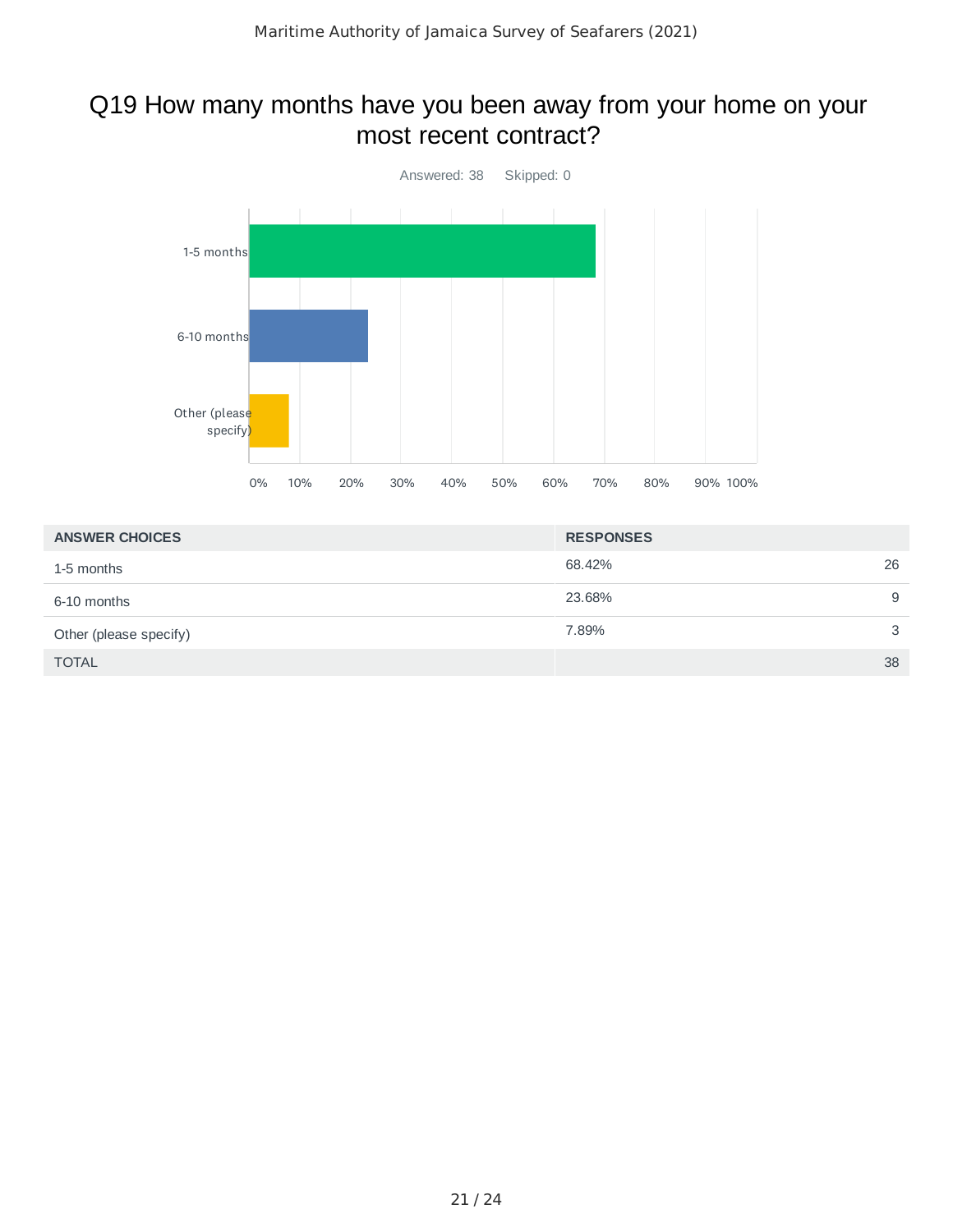#### Q20 To what extent has the Covid-19 pandemic affected you and your family?



| <b>ANSWER CHOICES</b>  | <b>RESPONSES</b> |                |
|------------------------|------------------|----------------|
| Extremely affected     | 39.47%           | 15             |
| Moderately affected    | 36.84%           | 14             |
| Slightly affected      | 18.42%           | $\overline{7}$ |
| Not at all affected    | 5.26%            | 2              |
| Other (please specify) | 0.00%            | $\mathbf 0$    |
| <b>TOTAL</b>           |                  | 38             |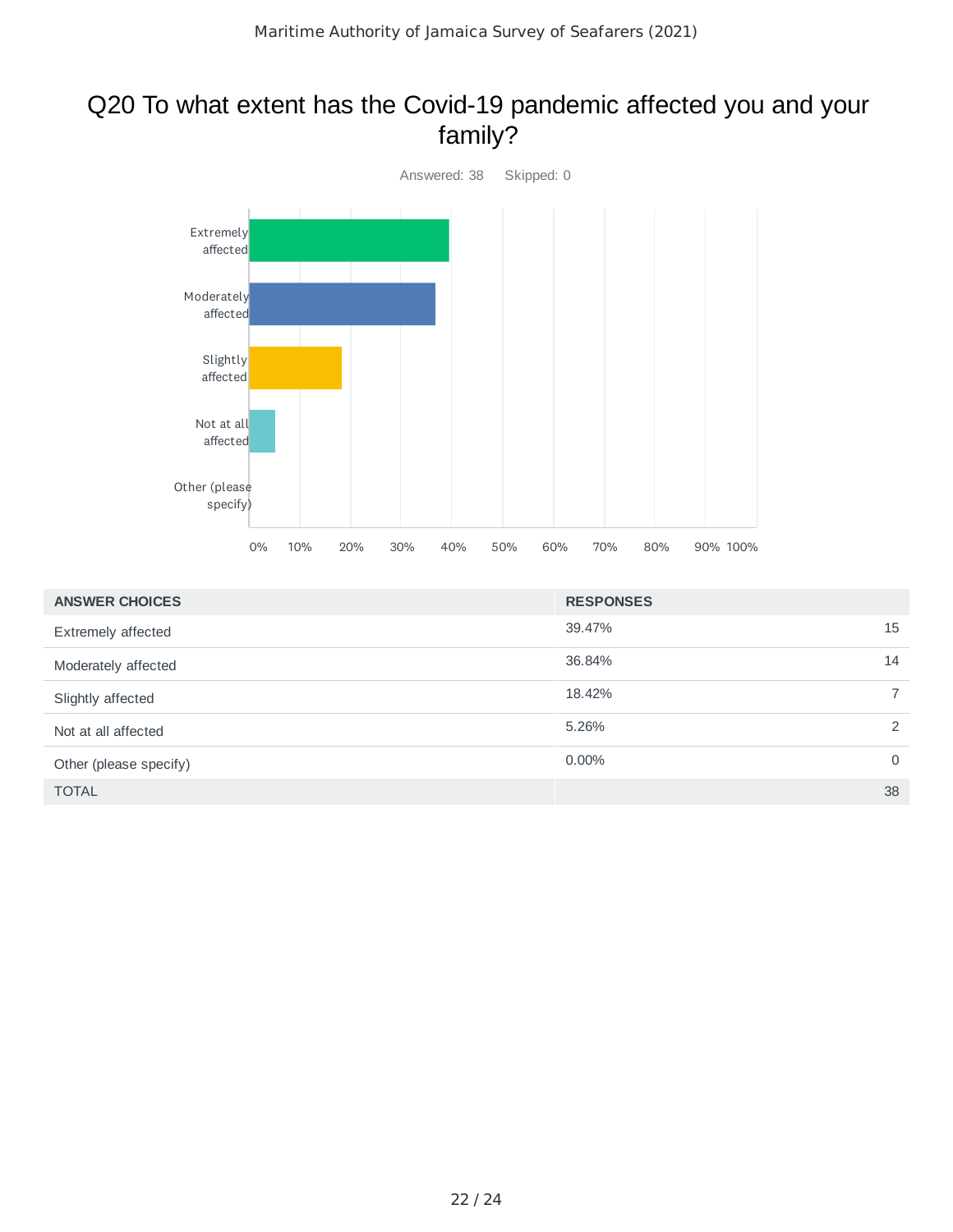

#### Q21 How do/did you spend your spare time onboard?

| <b>ANSWER CHOICES</b>         | <b>RESPONSES</b> |
|-------------------------------|------------------|
| Engaging in physical exercise | 6<br>15.79%      |
| Reading                       | 10.53%<br>4      |
| Sleeping/Resting              | 44.74%<br>17     |
| Socializing                   | 15.79%<br>6      |
| Other (please specify)        | 13.16%<br>5      |
| <b>TOTAL</b>                  | 38               |